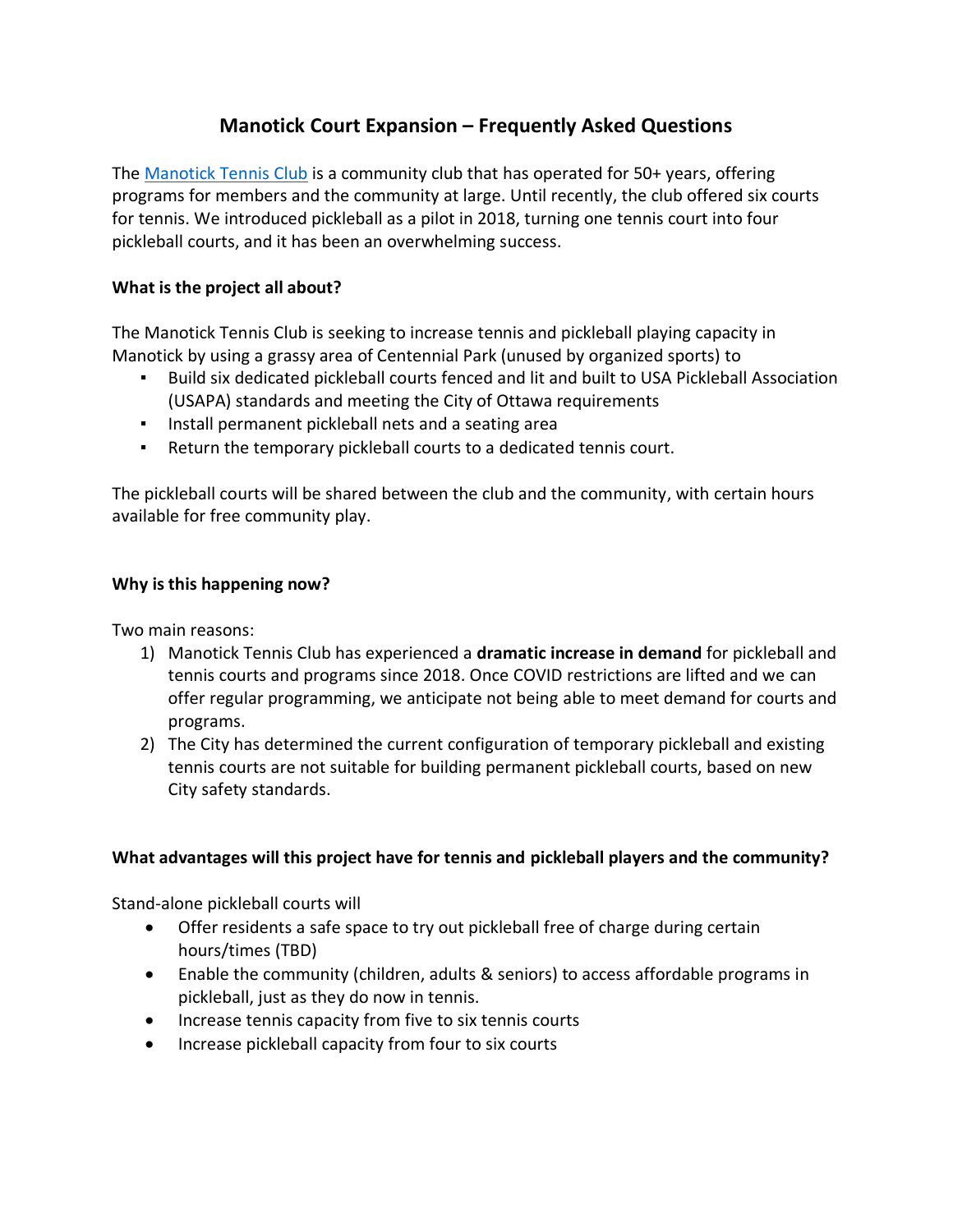### **How will new courts affect parking at Centennial Park?**

- **Existing parking unchanged:** The concept plan has been sited so as not to interfere with existing parking at Centennial Park (both paved and unpaved).
- **Not much overlap in peak usage:** As the courts are used primarily from May-August, player parking will not interfere with winter sport parking (skating, hockey). Peak parking times in the summer are 6-8pm, so we may adjust community programming to minimize overlap with these times. Peak pickleball play is typically in mornings.

### **What about the sound of pickleball paddles and balls?**

Since Centennial Park is in a residential area, we will be working with the City on options to reduce the noise of play for neighbours. Noise mitigation may include a combination of

- Soft landscaping such as hedges and trees
- Hard landscaping such as fences
- Special-purpose acoustical barriers

You will have the opportunity to comment on these design specifics during the next phase of consultations.

#### **What is the status of the project? What are the next steps?**

- **February 2020:** the Manotick Tennis Club applied for a Community Partnership Major Capital Grant.
- **November 2021:** Ottawa City Council approved in principle the Community Partnership Major Capital project to add pickleball courts at Centennial Park. The 50-50 partnership sees the City contribute 50% of the project cost up to a maximum of \$150,000.
- **January-Early March 2022:** We started consultations with community stakeholders and neighbours to inform them of the concept and solicit early feedback.
- **Now:** We are informing the broader community of the concept and seeking preliminary feedback prior to starting design.
- **Future:** We will develop design and usage considerations based on feedback from the community. Project design will be refined by the City based on their requirements and standards. The community will have a further opportunity to provide feedback on this design.

### **Tell us about your project team?**

• The Manotick Tennis Club is governed by an enthusiastic volunteer Board of Directors that collectively have decades of experience in building capacity for community recreation within the City of Ottawa. The Manotick Tennis Club operates as a not-for-